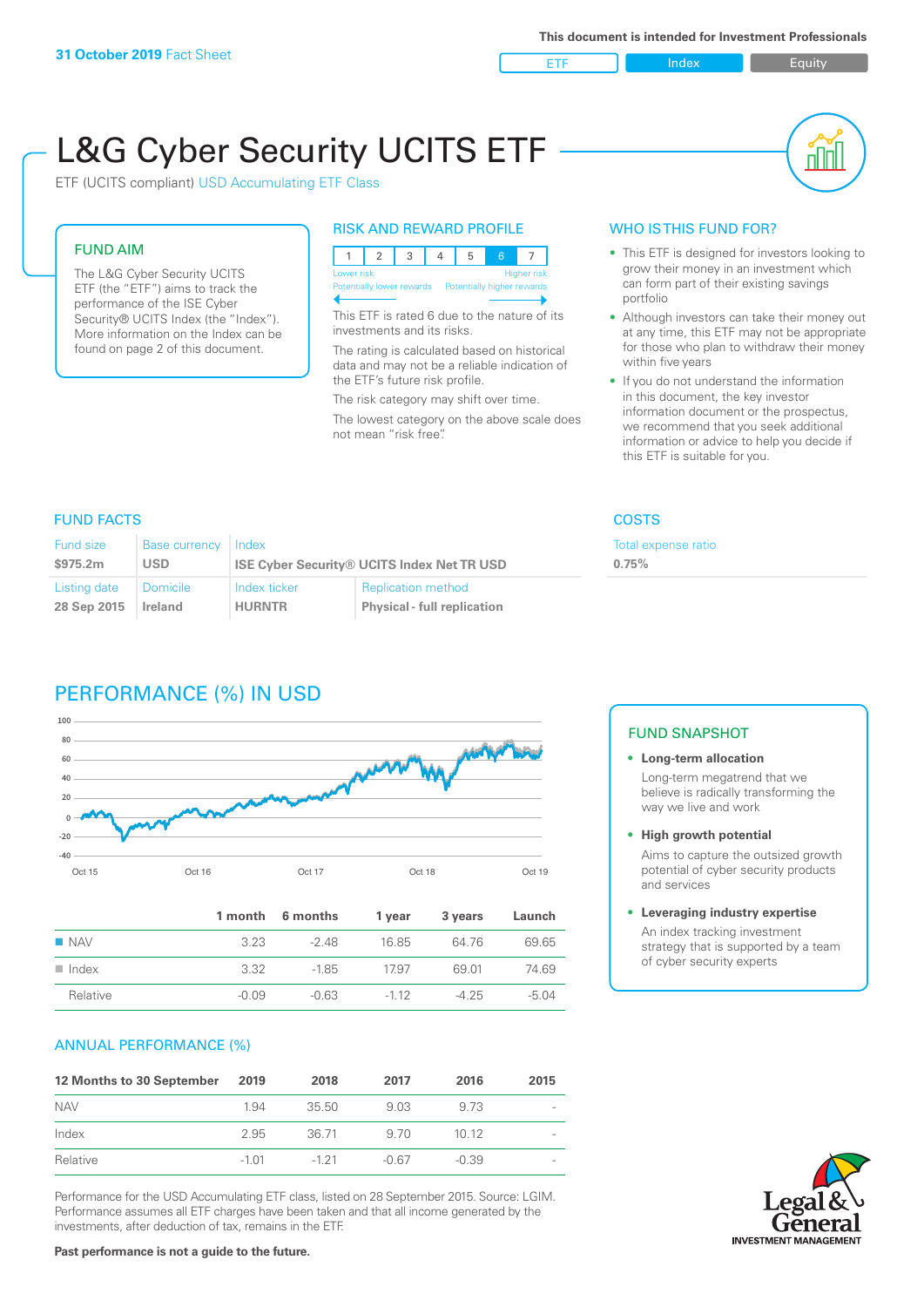# L&G Cyber Security UCITS ETF

ETF (UCITS compliant) USD Accumulating ETF Class

# INDEX BREAKDOWN

The breakdowns below relate to the Index. The ETF's portfolio may deviate from the below. All data source LGIM unless otherwise stated. Totals may not sum to 100% due to rounding.

| <b>SECTOR (%)</b>                                    |             | <b>CURRENCY</b>                                                         |
|------------------------------------------------------|-------------|-------------------------------------------------------------------------|
| Information Technology<br>$\blacksquare$ Industrials | 95.1<br>4.9 | <b>USD</b><br>$\blacksquare$ GBP<br>■ JPY<br>SEK<br>■ KRW<br><b>EUR</b> |

 $(9/6)$ 79.3  $\blacksquare$  GBP 9.8  $I = JPY$  4.3  $S$  SEK 2.7  $\blacksquare$  KRW 2.4 **n** EUR 1.5

■ Top 10 constituents 30.6%  $\blacksquare$  Rest of Index 69.4% No. of constituents in Index 50

# TOP 10 CONSTITUENTS (%)

| Sophos Group             | 4 N |
|--------------------------|-----|
| Onespan                  | 3.3 |
| <b>Trend Micro</b>       | 31  |
| Palo Alto Networks       | 3.1 |
| FireEye                  | 30  |
| Fortinet                 | 2.9 |
| Akamai Technologies      | 29  |
| Symantec                 | 2.8 |
| Qualys                   | 28  |
| <b>Fingerprint Cards</b> | 27  |
|                          |     |

# INDEX DESCRIPTION

The Index aims to track the performance of a basket of stocks of companies that are actively engaged in providing cyber security technology and services.

The Index is comprised of companies which are publically traded on various stock exchanges around the world that generate a material proportion of their revenues from the cyber security industry. The industry is deemed to be comprised of companies in the following two subsectors: (1) Infrastructure Providers that develop hardware and software for safeguarding internal and external access to files, websites and networks; and (2) Service Providers that provide consulting and secure cyber-based services.

A company is only eligible for inclusion in the Index if it is of a sufficient size (determined by reference to the total market value of its shares) and it is sufficiently "liquid" (a measure of how actively its shares are traded on a daily basis).

Within the Index, the weights allocated to the Infrastructure Provider and Service Provider subsectors are determined by reference to the relative size of each sector (i.e. the total market value of the shares of all companies within each subsector). Initially, the companies are equally weighted within each subsector. However, an adjustment to the weights is made if any company falls short of a liquidity test that is applied to each company individually.

# INVESTMENT MANAGER

GO ETF Solutions LLP is the investment manager for each of the exchange traded funds (ETFs) issued by Legal & General UCITS ETF Plc and is responsible for the day-to-day investment management decisions for this ETF. The team is highly experienced with respect to all aspects relating to the management of an ETF portfolio, including collateral management, OTC swap trading, adherence to UCITS regulations and counterparty exposure and monitoring.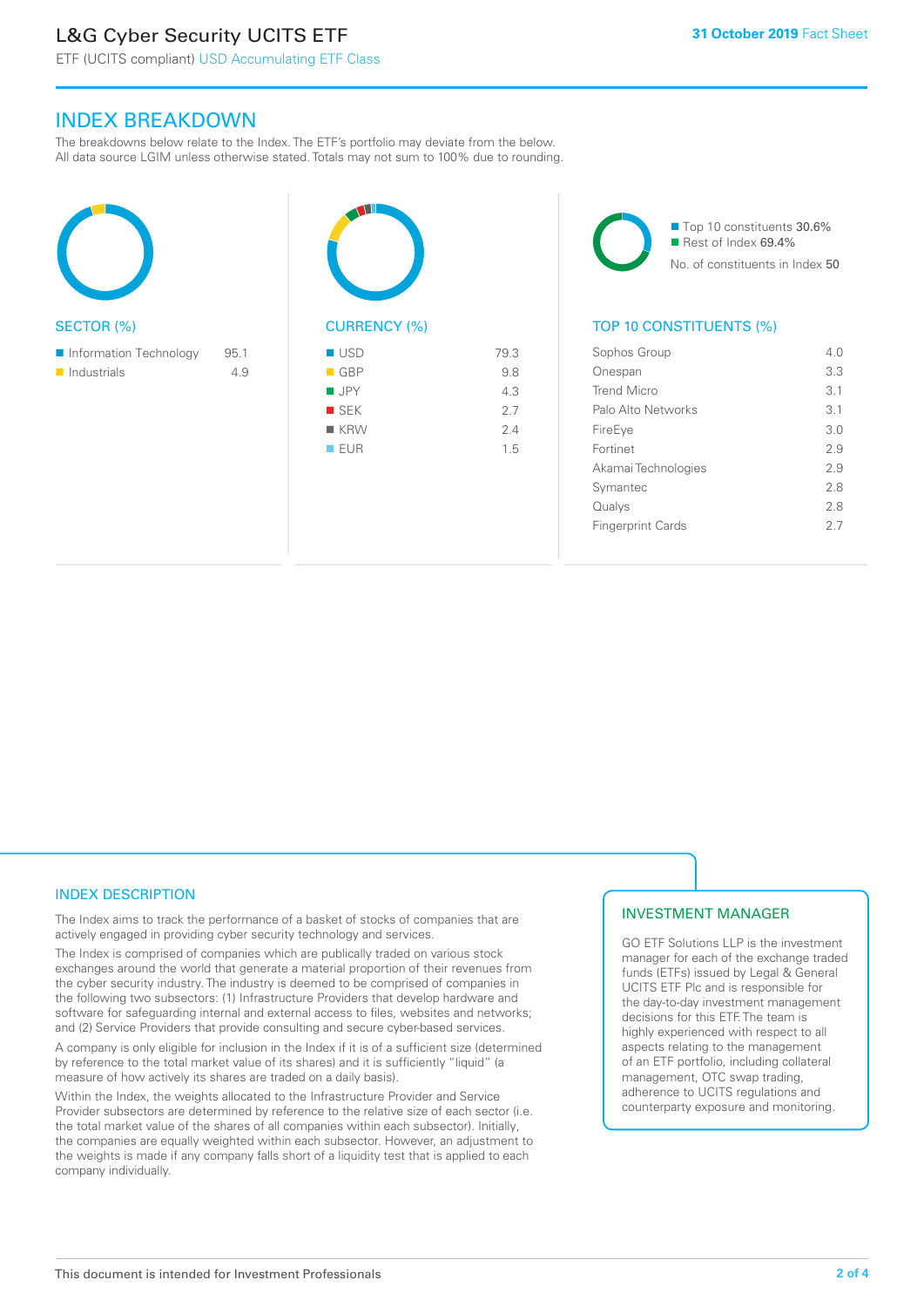# L&G Cyber Security UCITS ETF

ETF (UCITS compliant) USD Accumulating ETF Class

# KEY RISKS

- The value of an investment and any income taken from it is not guaranteed and can go down as well as up. You may not get back the amount you originally invested.
- An investment in the ETF involves a significant degree of risk. Any decision to invest should be based on the information contained in the relevant prospectus. Prospective investors should obtain their own independent accounting, tax and legal advice and should consult their own professional advisers to ascertain the suitability of the ETF as an investment.
- The value of the shares in the ETF is directly affected by increases and decreases in the value of the Index. Accordingly the value of a share in the ETF may go up or down and a shareholder may lose some or the entire amount invested.
- The ETF's ability to closely track the Index will be affected by its ability to purchase and/or sell the Index constituents and any legal or regulatory restrictions or disruptions affecting them.
- The ETF's ability to closely track the Index will also be affected by transaction costs and taxes incurred when adjusting its investment portfolio generally and/ or to mirror any periodic adjustments to the constituents of the Index. There can be no certainty that ETF shares can always be bought or sold on a stock exchange or that the market price at which the ETF shares may be traded on a stock exchange will reflect the performance of the Index.
- The ETF is subject to the risk that third party service providers (such as a bank entering into swaps with the ETF or the ETF's depositary) may go bankrupt or fail to pay money due to the ETF or return property belonging to the ETF.
- As the Index includes micro, small and medium-sized publicly traded companies, the ETF is subject to the risk that such companies may be more vulnerable to adverse business or economic events and greater and more unpredictable price changes than larger companies or the stock market as a whole.
- The ETF is subject to the risks associated with technology-focused companies and are particularly vulnerable to rapid developments in technology (which may leave their products out-of-date), government regulation and competition from domestic and foreign competitors who may have lower production costs. Such companies may also have difficulties establishing and maintaining patents, copyrights, trademarks and trade secrets relating to their products which could negatively affect their value.

For more information, please refer to the key investor information document on our website Ø

# TRADING INFORMATION

| <b>Exchange</b>           | <b>Currency ISIN</b> |              | <b>SEDOL</b>   | <b>Ticker</b> | <b>Bloomberg</b> |
|---------------------------|----------------------|--------------|----------------|---------------|------------------|
| London Stock Exchange USD |                      | IE00BYPLS672 | <b>BYPLS67</b> | USPY          | <b>USPYLN</b>    |
| London Stock Exchange GBP |                      | IE00BYPLS672 | BYRGP36        | <b>ISPY</b>   | <b>ISPY IN</b>   |
| Borsa Italiana            | EUR                  | IE00BYPLS672 | <b>BYV7098</b> | <b>ISPY</b>   | <b>ISPY IM</b>   |
| Deutsche Börse            | EUR                  | DE000A14ZT85 | <b>BYN2022</b> | USPY          | <b>USPY GY</b>   |
| <b>SIX Swiss Exchange</b> | <b>CHF</b>           | IE00BYPLS672 | <b>RYSXHT6</b> | <b>ISPY</b>   | <b>ISPY SW</b>   |
| NYSE Euronext             | <b>FUR</b>           | IE00BYPLS672 | <b>BE33SD9</b> | ISPY          | <b>ISPY NA</b>   |

The currency shown is the trading currency of the listing.



# SPOTLIGHT ON LEGAL & GENERAL INVESTMENT MANAGEMENT

We are one of Europe's largest asset managers and a major global investor, with assets under management of €1,268.0 billion (as at 30 June 2019). We work with a wide range of global clients, including pension schemes, sovereign wealth funds, fund distributors and retail investors.

The AUM disclosed aggregates the assets managed by LGIM in the UK, LGIMA in the US and LGIM Asia in Hong Kong. The AUM includes the value of securities and derivatives positions.

# COUNTRY REGISTRATION



# TO FIND OUT MORE



#### **Index Disclaimer**

Nasdaq, Inc. and its respective affiliates do not guarantee the accuracy and/or the completeness of the ISE Cyber Security® UCITS Index (the "Index") or any data included therein and Nasdaq, Inc. and its respective affiliates shall have no liability for any errors, omissions, or interruptions therein. Nasdaq, Inc. and its respective affiliates make no warranty, express or implied, as to results to be obtained by the adviser, owners of the ETF, or any other person or entity from the use of the Index or any data included therein. Nasdaq, Inc. and its respective affiliates make no express or implied warranties, and expressly disclaim all warranties, of merchantability or fitness for a particular purpose or use with respect to the Index or any data included therein. Without limiting any of the foregoing, in no event shall Nasdaq, Inc. or its respective affiliates have any liability for any lost profits or indirect, punitive, special or consequential damages or losses, even if notified of the possibility of such damages.